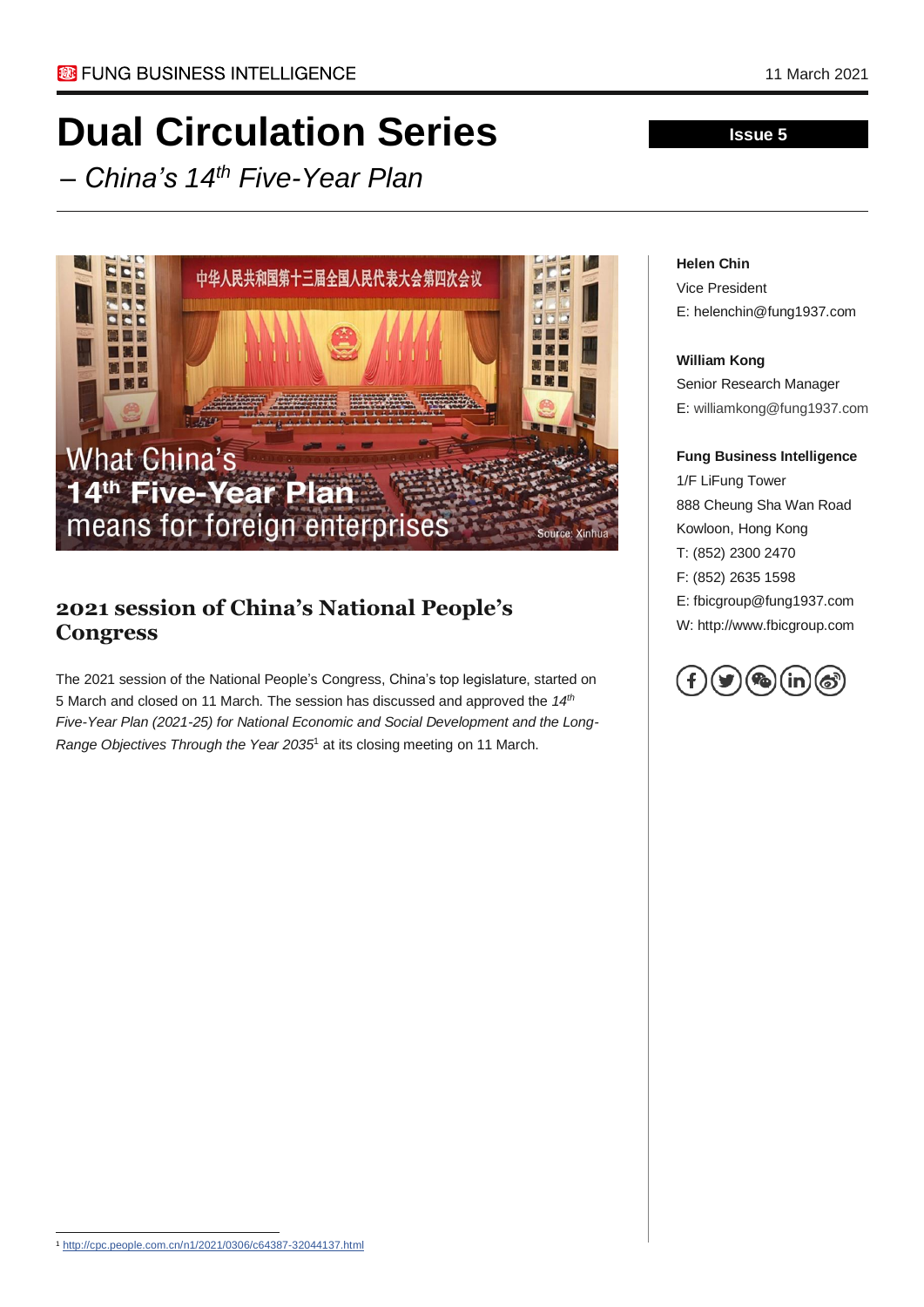## **Key highlights from the 14th Five-Year Plan**

The 14<sup>th</sup> Five-Year Plan provides the blueprint that will guide China's social and economic development over the 2021-25 period. Below are highlights from the plan:

#### 1. 'Dual circulation' strategy to guide China's development over next five years

The 'dual circulation' strategy will be a key direction for China's development in the coming five years and beyond, according to the 14<sup>th</sup> Five-Year Plan. China will strive to establish a new growth model that relies primarily on domestic market as the foundation of growth whilst developing external markets as a complement. China will fully utilize resources to empower its domestic economy by stimulating domestic demand, increasing and upgrading consumption, and further investing in technology and innovation efforts. Meanwhile, China will also further open up itself to the world and foster a world-class business environment to attract foreign investment.

#### 2. Tech self-reliance at the top of China's development planning

The 14th Five-Year Plan proposed 'technological independence and self-reliance as the strategic support for national development'. This is the first time that tech self-reliance was given such a high level of prominence in national development planning. In addition, China will implement the innovation-driven strategy and put innovation at the centre of its modernization drive.

In our view, the heavy emphasis on tech self-reliance and innovation indicates China is prepared to rely less on foreign technology amid the China–US decoupling trend. China's efforts in technological advancement are gaining urgency amid intensifying US sanctions against Chinese tech companies, including banning major Chinese tech companies from buying US technology and components.

#### 3. China to nurture a strong domestic market

China aims to speed up the development of a complete 'domestic demand system'. To nurture a strong domestic market, China will continue to expand domestic demand by spurring consumption and investment. Together with the deepening of supply-side structural reforms and innovation-driven and high-quality supply, it is hoped that new demand will be created and domestic demand further expanded.

**Through enhancing technology self-reliance and boosting domestic market, China's growth in the coming years will depend more on the 'domestic circulation' and be less impacted by the external environment, such as the global economic downturn and rising protectionism around the world.**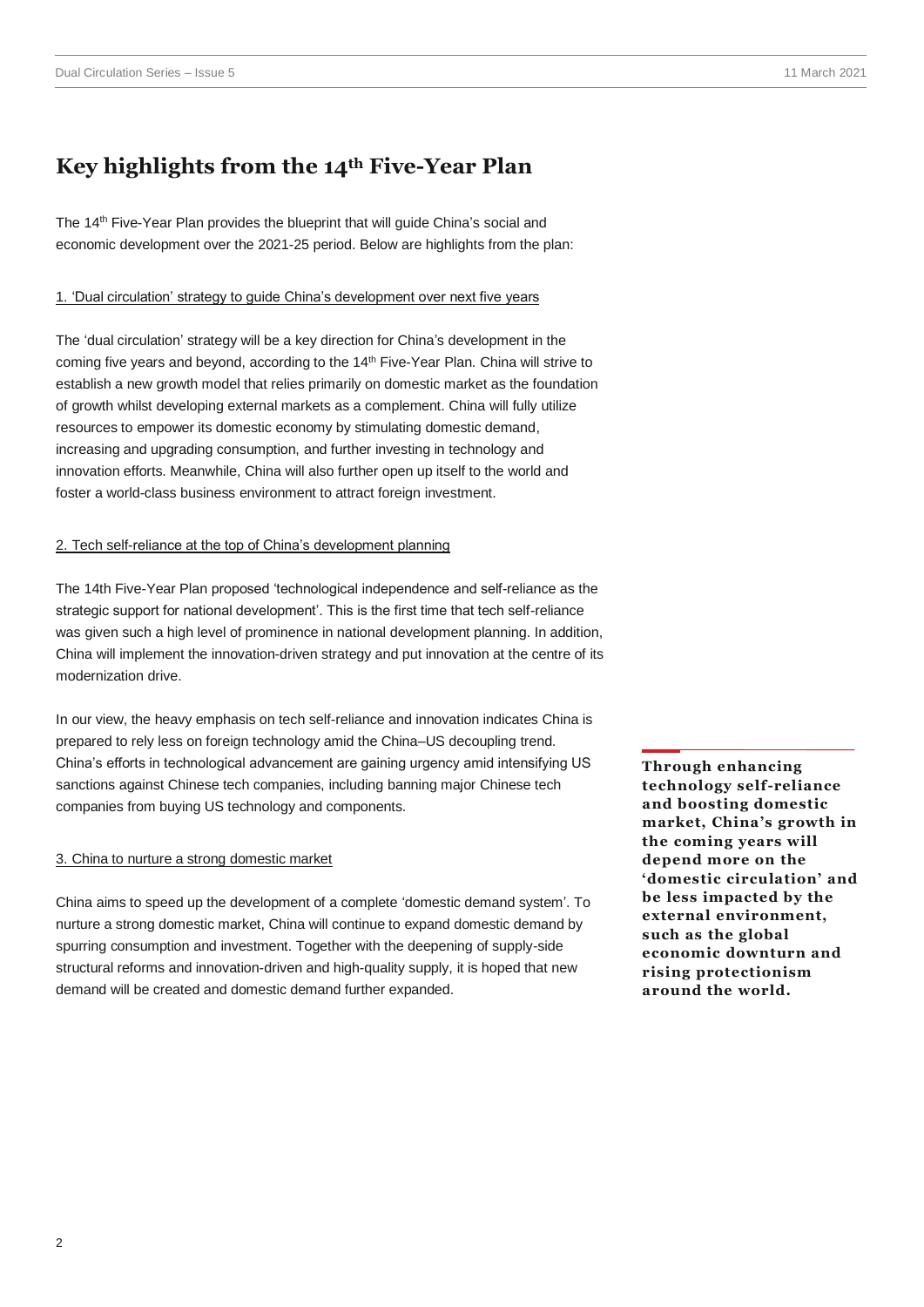#### 4. China prioritizes quality of growth over speed

For the first time, the 14<sup>th</sup> Five-Year Plan does not set a specific growth target for 2021-25. Instead, annual GDP growth targets during the five-year period will be set according to circumstances, and the growth rates will be kept 'within a reasonable range'. The GDP growth target for 2021 is set at 'above 6%', according to the *Government Work Report 2021*.

Scrapping the growth target in the 14<sup>th</sup> Five-Year Plan suggests that China prioritizes quality of growth over speed in its economic development in the coming five years. This also provides the Chinese government with more flexibility to cope with uncertainties at home and abroad.

#### 5. China steps up efforts to protect the environment and improve people's well-being

Despite dropping the economic growth target, the 14<sup>th</sup> Five-Year Plan stresses indicators in the environmental and social aspects, which is in line with China's mission to improve the environment and people's livelihood.

China aims to make significant progress in promoting green development and building an ecological civilization. The 14<sup>th</sup> Five-Year Plan entails a number of 'obligatory' indicators on energy conservation, carbon emission, air quality, water quality, and forest coverage. For example, echoing China's latest announcement of achieving 'carbon neutrality' by 2060, the plan calls for controlling carbon emissions. (See Appendix for the full list of indicators for the 14<sup>th</sup> Five-Year Plan period.)

China makes great efforts to further improve the well-being of the people. It aims to achieve fuller and higher-quality employment. It will also work to provide more equitable access to basic public services such as education and public health.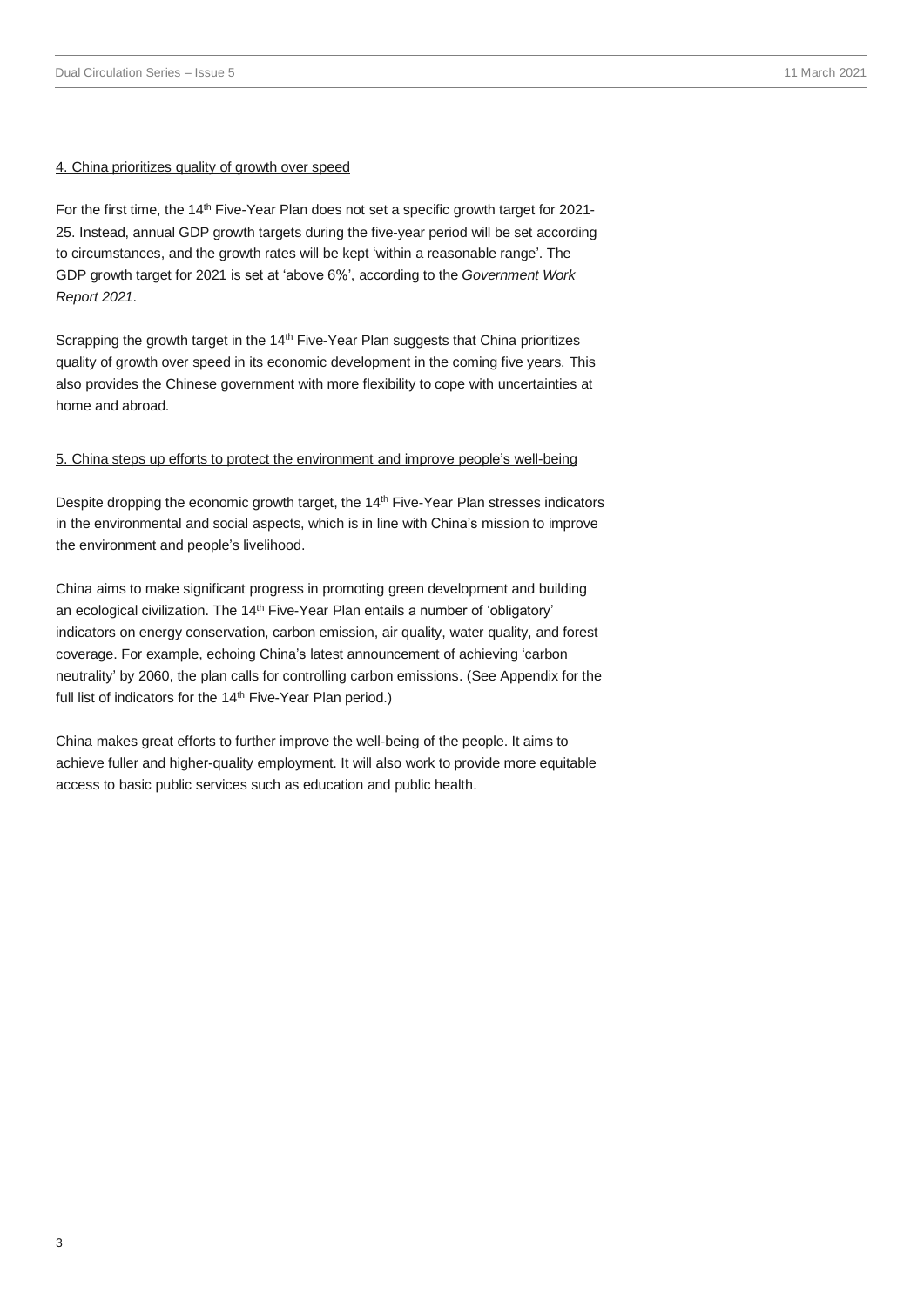### **Implications for foreign enterprises**

#### 1. China's steady growth continues to present business opportunities

We expect that China will continue to attain robust economic growth over the coming five years and beyond. China's policies to develop indigenous technology, spur innovation, expand consumption and further open up itself to the world will also boost the country's long-term growth momentum and help the Chinese economy to become more resilient. As the fastest growing major economy in the world, China still offers the best opportunity for any foreign companies looking for long-term business growth.

#### 2. 'Dual circulation' strategy will further boost China's consumption boom

Under the 'dual circulation' strategy, China will seek to nurture a strong domestic market. China's huge consumer market is expected to expand further in the coming years with the implementation of the 'dual circulation' strategy and other consumption-boosting policies.

As China's growth becomes increasingly driven by domestic consumption, foreign enterprises will find new openings for business growth, especially with the upgrading of consumption to include more sophisticated, higher-value products and services.

#### 3. A more pro-business environment will be conducive to business growth

During the 14th Five-Year-Plan period, China will foster a world-class business environment, which is based on market principles, governed by law and up to international standards. China will adopt the 'competitive neutrality' principle, which treats all types of market entities equally. It will also improve the property rights system.

By creating a rule-based business environment, China will level the playing field for foreign investors. Foreign businesses will find greater access to China market while enjoying more equal treatment and better legal protection.

#### 4. Innovation and digitalization push will provide opportunities for foreign businesses

Innovation and digitalization are at the core of China's current development plans. China will leverage innovation and digital transformation to drive progress in social and economic development.

Additional preferential policies and huge investments are expected in digital economy, industrial digitalization, smart manufacturing, FinTech/TechFin, and artificial intelligence in the coming years. These offer an opportunity for innovation-driven and digital-native foreign enterprises to establish, grow and develop their business in China.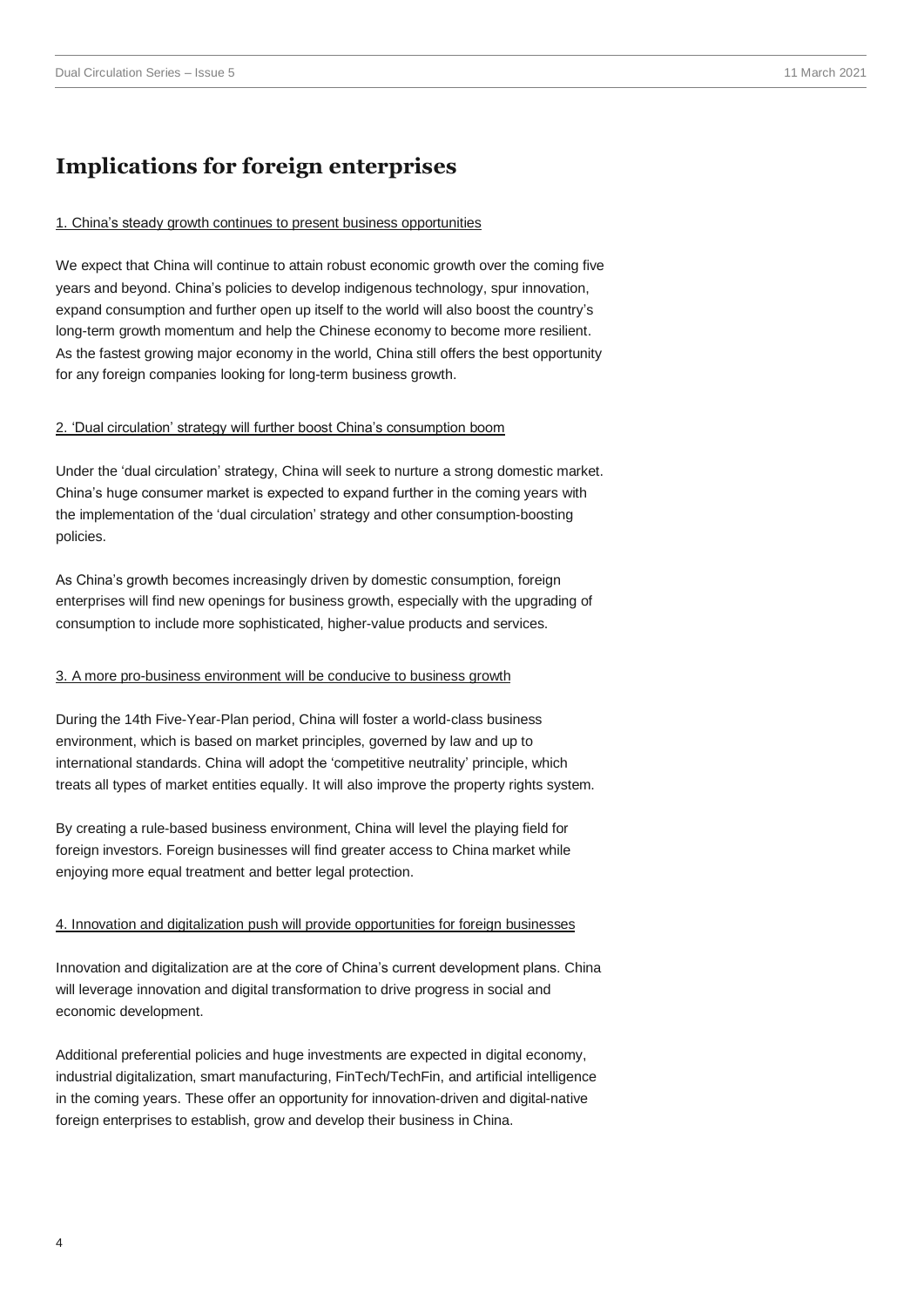# **Appendix: Main indicators of economic and social development for the 14th Five-Year Plan period**

| Category                             | Indicator                                                                                            | 2020              | 2025                     | 5-year average /                                                                                       | Type of      |
|--------------------------------------|------------------------------------------------------------------------------------------------------|-------------------|--------------------------|--------------------------------------------------------------------------------------------------------|--------------|
|                                      |                                                                                                      |                   |                          | [cumulative totals] <sup>1</sup>                                                                       | indicator    |
| Economic<br>development              | GDP growth (%)                                                                                       | 2.3               |                          | Kept within a reasonable range<br>and annual targets will be set<br>according to circumstances         | Anticipatory |
|                                      | Overall labour productivity<br>growth (%)                                                            | $2.5^{2}$         |                          | Higher than GDP growth                                                                                 | Anticipatory |
|                                      | Urbanization rate (%)                                                                                | 60.6 <sup>3</sup> | 65                       | $\overline{\phantom{0}}$                                                                               | Anticipatory |
| Innovation-<br>driven<br>development | Growth in R&D expenditure (%)                                                                        |                   |                          | > 7. Aim for a higher share in<br>GDP than under the 13 <sup>th</sup> Five-<br>Year Plan (2.2% of GDP) | Anticipatory |
|                                      | Number of high-value patents<br>per 10,000 people                                                    | 6.3               | 12                       |                                                                                                        | Anticipatory |
|                                      | Digital economy as a share of<br>GDP                                                                 | 7.8               | 10                       |                                                                                                        | Anticipatory |
| People's well-<br>being              | Growth in disposable income per<br>capita (%)                                                        | 2.1               | $\overline{\phantom{0}}$ | In line with GDP growth                                                                                | Anticipatory |
|                                      | Surveyed urban unemployment<br>rate (%)                                                              | 5.2               |                          | < 5.5                                                                                                  | Anticipatory |
|                                      | Average length of education<br>received by the working-age<br>population (years)                     | 10.8              | 11.3                     |                                                                                                        | Obligatory   |
|                                      | Number of licensed physicians<br>per thousand people                                                 | 2.9               | 3.2                      | $\overline{\phantom{0}}$                                                                               | Anticipatory |
|                                      | Basic pension insurance<br>coverage (%)                                                              | 91                | 95                       |                                                                                                        | Anticipatory |
|                                      | Nurseries for infants under 3<br>years old per thousand people                                       | 1.8               | 4.5                      | $\overline{\phantom{0}}$                                                                               | Anticipatory |
|                                      | Average life expectancy (years)                                                                      | 77.3 <sup>3</sup> |                          | $[+1]$                                                                                                 | Anticipatory |
| Green<br>development                 | Reduction in energy<br>consumprion per unit of GDP (%)                                               |                   |                          | [13.5]                                                                                                 | Obligatory   |
|                                      | Reduction in carbon dioxide<br>emissions per unit of GDP (%)                                         |                   |                          | $[18]$                                                                                                 | Obligatory   |
|                                      | Days of good or excellent air<br>quality in cities at or above<br>prefecture level (% of the year)   | 87 <sup>4</sup>   | 87.5                     |                                                                                                        | Obligatory   |
|                                      | Percentage of surface water with<br>quality at or better than Grade III                              | 83.44             | 85                       |                                                                                                        | Obligatory   |
|                                      | Forest coverage (%)                                                                                  | $23.2^3$          | 24.1                     |                                                                                                        | Obligatory   |
| Security                             | Comprehensive grain production<br>capacity (million metric tons)                                     |                   | >650                     |                                                                                                        | Obligatory   |
|                                      | Comprehensive energy<br>production capacity <sup>5</sup> (billion<br>metric tons of coal equivalent) |                   | > 4.6                    |                                                                                                        | Obligatory   |

Notes: 1. Figures in square brackets are five-year cumulative totals.

2. Estimate for 2020.

3. Figures for 2019.

4. The 2020 figures were significantly higher than normal years due to the COVID-19 outbreak.

5. It refers to the sum of the production capacity of coal, oil, natural gas, and non-fossil energy.